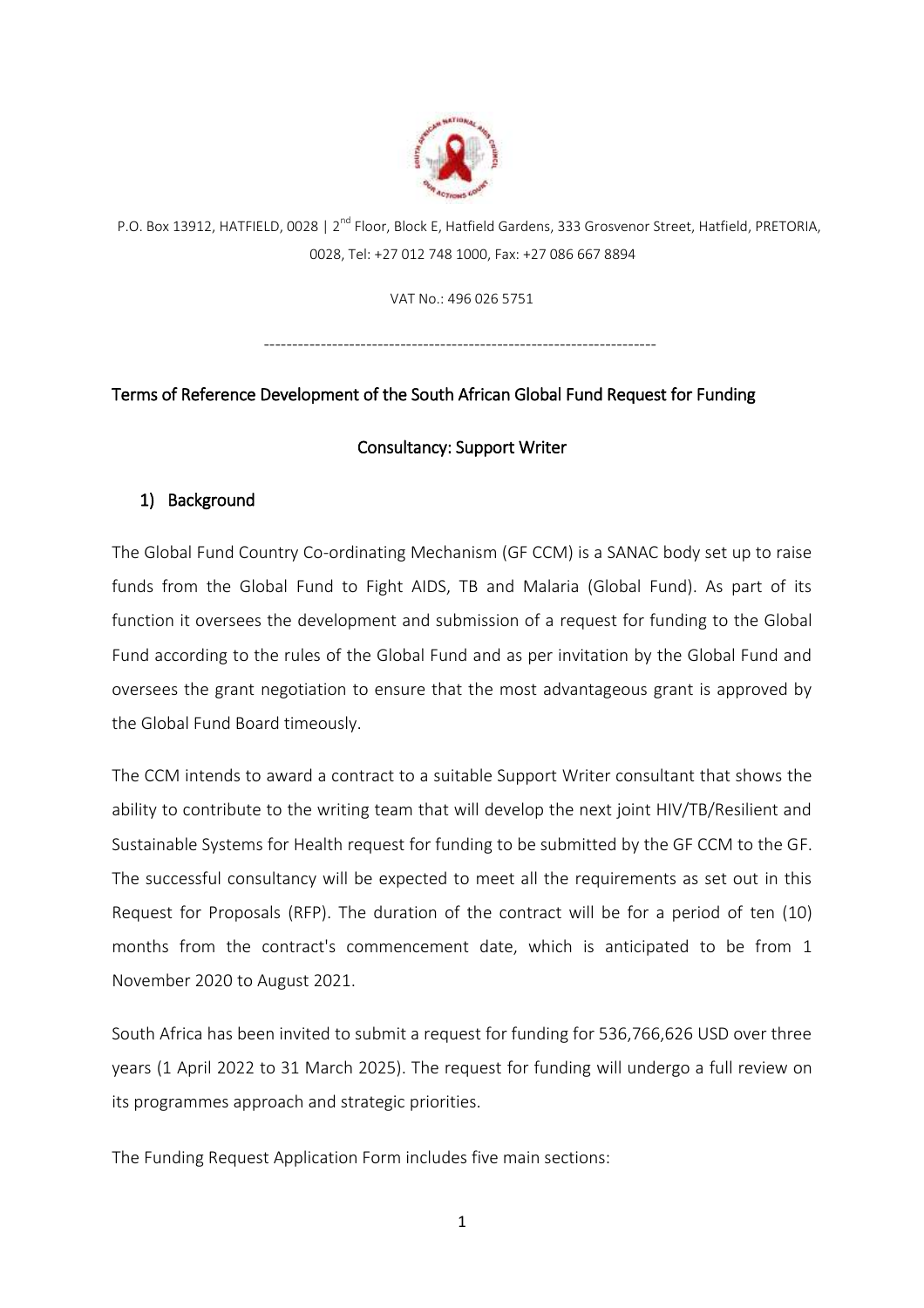### 1. Country Context

Applicants provide information on the current epidemiological situation and outline the constraints and barriers. They also provide an assessment of the country's current response to the disease.

# 2. Funding Request

In this section, the country will prioritize the interventions and programs to be included in the Global Fund grant(s) and referenced in the Programmatic Gap Table(s), Funding Landscape Table(s), Performance Framework and Budget.

## 3. Operationalization and Risk Mitigation

After defining and costing the interventions to be funded, countries detail how these interventions will be implemented, and by whom. They also cover risk mitigation measures that will be put into place.

4. Funding Landscape, Co-financing and Sustainability

What is the current funding landscape, and what is the anticipated future funding? This allows reviewers to understand the total commitments to the disease, both from the country and from other donors. In this section, countries also outline their commitments to co-financing and sustainability.

5. Prioritized Above Allocation Request

All applicants are encouraged to include a prioritized request for additional funding beyond the allocation with their application. The total amount should represent at least 30 to 50 percent of the funding request. The prioritized above allocation request will be reviewed by the Technical Review Panel and technically strong interventions will be registered as unfunded quality demand.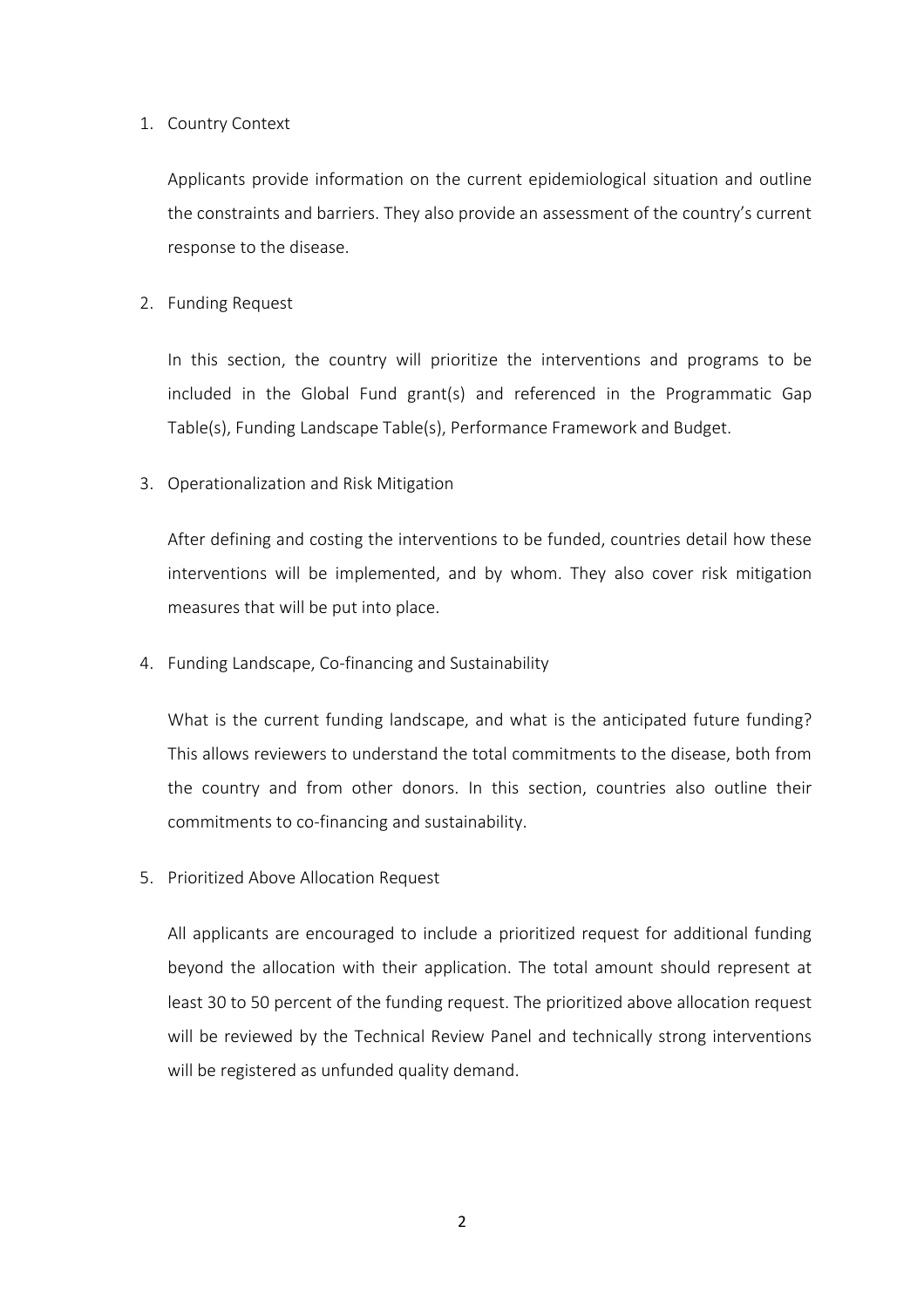#### 2) Role of the Support writer

The CCM would like to build the capacity of the consultants in the country who are able to assist with the development of the GF requests for Funding, so are seeking to find a suitable support writer who will work closely with the lead writer. The lead and support writers have the ultimate responsibility to develop the best possible GF Request for Funding within the given timeline. The consultant will l work closely with the lead writer, participating in all consultations and meetings with the lead writer, and assisting the lead writer to ensure all their deliverables as set out below, are met.

The role of the support writer is to work closely with the GF CCM request for funding subcommittee, the CCM and the CCM Secretariat. The lead and support writer must participate in consultations and to participate in technical working groups to fully understand the direction and intention of consultations where evidence will be reviewed, priorities identified within what the evidence shows and the details of programme content and implementation arrangements finalised. This will enable the lead writer to write the SA GF Request for Funding based on the input from the CCM, consultations and the range of stakeholders that will be tasked with providing input. The lead and support writers will work closely with a lead technical team of consultants including: costing and finance team, monitoring and evaluation, sustainability, TB specialist and logistics support. The consultant will support the lead writer in working closely with the lead technical team to ensure alignment of the narrative of the main document of the RFF with the attachments and appendices.

#### 3) Deliverables:

The main deliverable is a timeously completed high quality GF Request for Funding for HIV, TB and Resilient and Sustainable Systems for Health (1 April 2022 to 31 March 2025) after all relevant consultations have taken place. The Request for Funding has to be written in excellent English, with references as footnotes, all annexes and attachments are formatted and labelled appropriately, must include an abbreviations list and all the relevant chapters as described above. This will include working with other consultants to ensure that the

3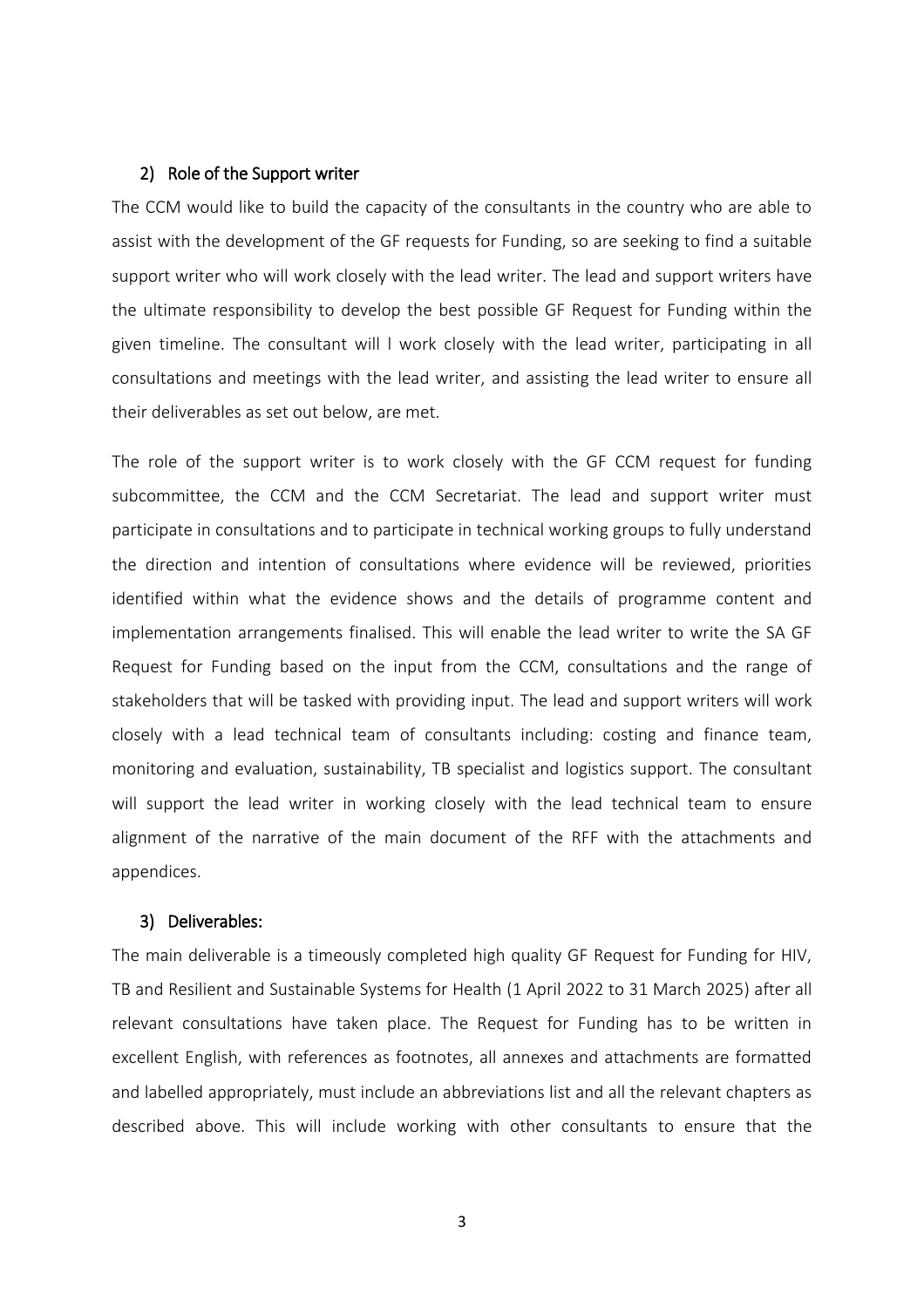(Programmatic Gap Table(s), Funding Landscape Table(s), Performance Framework and Budget, Sustainability Plan) are cohesive and aligned to what is in the main document.

This will include working with many stakeholders, attending and preparing for consultations, assisting with the development of presentations and communication pieces on progress, ongoing development and refinement of the Request for Funding (RFF) document.

## 4) Scope of work and more detailed deliverables:

- Review of all relevant documents that will be used to inform the Request for Funding and the detail required for all the chapters. This will include:
	- o The GF invitation letter
	- o GF policies and guidance documents for applicants
	- o The National Strategic Plan for HIV, TB and STIs 2017-2022
	- o Recent Mid-Term Review
	- o Provincial and Multi-sectoral District Implementation Plans for 2017-2022
	- o More recent research findings and updates to work done in the NSP e.g. UNAIDS prevention coalition etc
	- o Current GF grant and all updates of progress (from various oversight and CCM documents)
- Use information from these documents to assist the lead writer to prepare an initial programmatic gap analysis for review by the CCM in December 2020 and any other extra-ordinary CCM meetings.
- After CCM input, work with the lead technical team, under guidance of the lead writer, to prepare a combined gap analysis to be used for consultation in February 2021 or as per the work plan.
- Participate in consultations, dialogues and technical task teams to facilitate discussions and capture input from stakeholders, as per work plan.
- Work under supervision of the lead writer, learning and incorporating lessons learnt to show improved contributions throughout the process.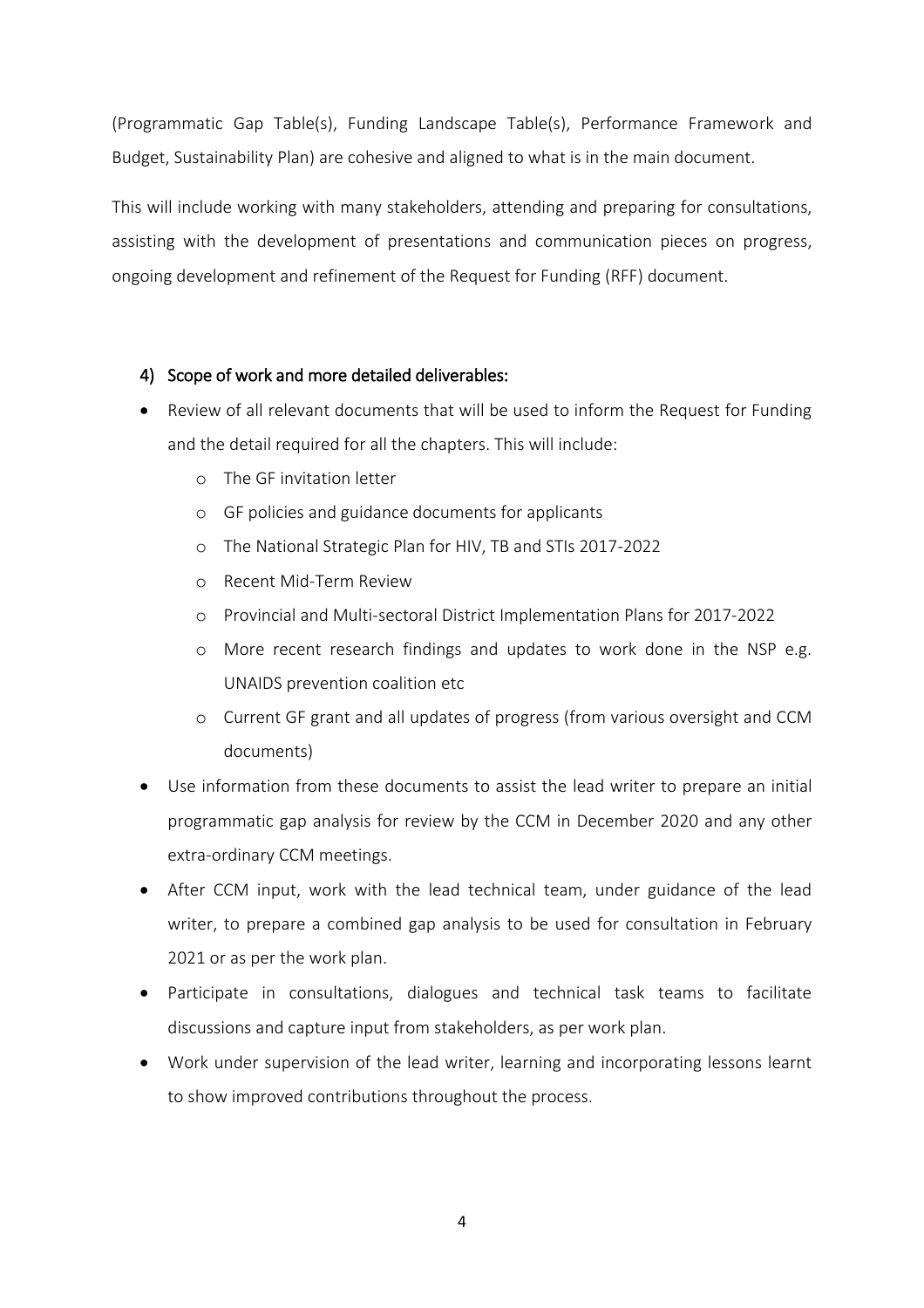- Work with the CCM, CCM Request for Funding subcommittee and CCM Secretariat to understand and assist with the development and ongoing adjustment as necessary of the work plan for the development of the GF Request for Funding.
- Participate in CCM meetings, GF Request for Funding subcommittee meetings, dialogues/consultations and technical working group meetings to be able to accurately capture the comprehensive overall picture being built up as well as the details in the Request for Funding document.
- Work under supervision of the lead writer to develop drafts of the RFF and present these to the CCM, CCM Request for Funding subcommittee and other key stakeholders for review and comment, according to the work plan driven by the CCM RFF Subcommittee.
- Work under supervision of the lead writer to develop the final full version of the GF Request for Funding to be sent to the GF by the latest August 2020. The main attachments will be developed by other consultants but they have to be developed in line with what is in the main document and have to be formatted and aligned with what is in the main document, and this is the responsibility of the lead writer with support from the support writer.
- Prepare presentations and communication pieces to various stakeholders.

#### 5) Qualifications and Experience

- Post graduate degree in public health, development studies, social sciences or other relevant field.
- Extensive knowledge of the HIV and TB epidemics and RSSH in South Africa
- Extensive knowledge and experience of the funding landscape for HIV, TB and RSSH in SA, including knowledge of the contribution of various government departments and other funders including PEPFAR and the Global Fund.
- Strong understanding of HIV and TB programming, including the need to focus on Gender issues, Key Populations and Human Rights to meet GF requirements.
- A minimum of 8 years of demonstrated experience in successfully managing technical supports in health and preferably in HIV or TB; detailed knowledge of program support by The Global Fund requirements are desirable.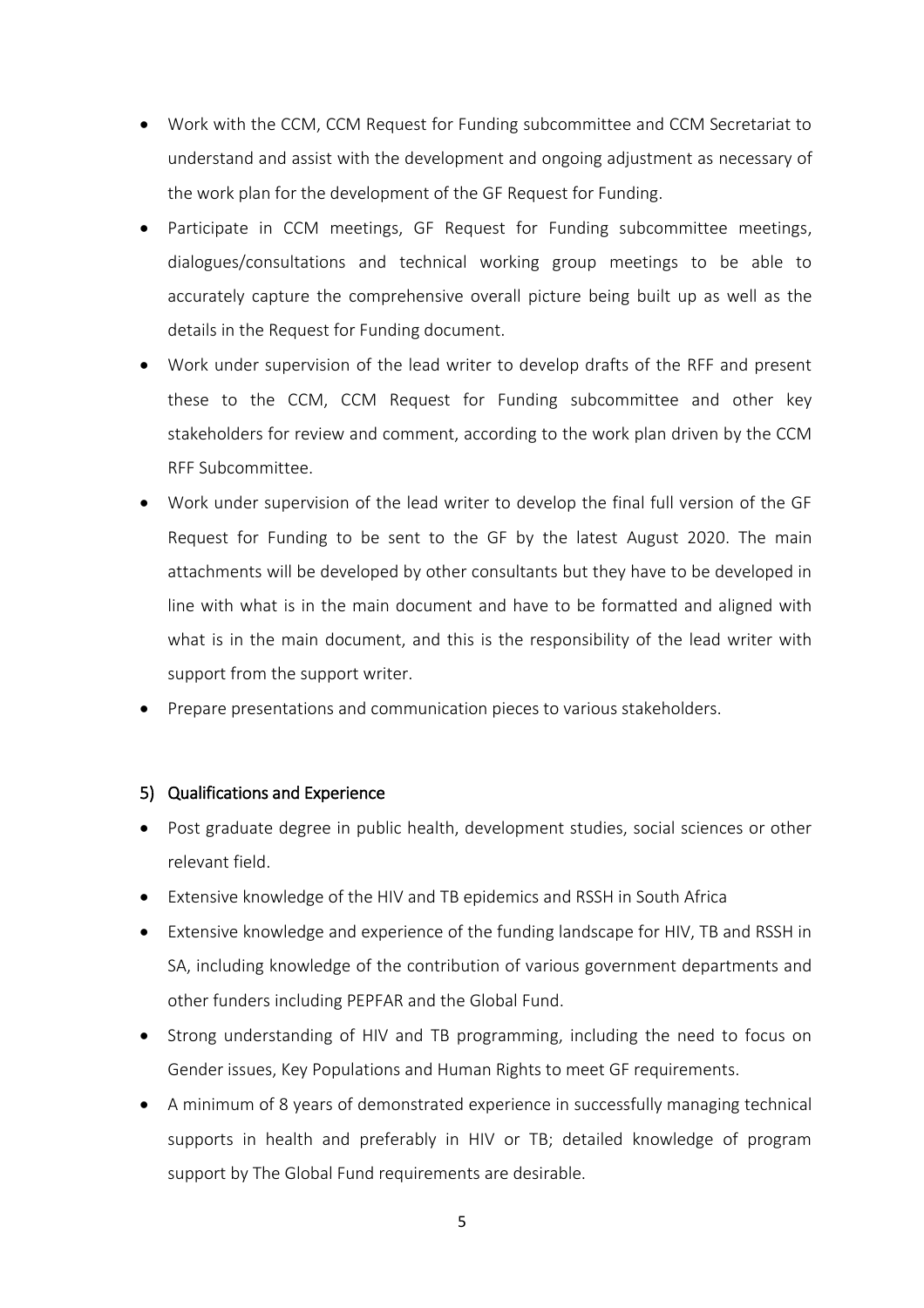# 6) Core Competencies:

- Demonstrated skills in the areas of Strategic Planning, Implementation, Monitoring and Evaluation
- Demonstrated ability to work in a multi-cultural environment and establish harmonious and effective working relationships, both within and outside the organization
- Experience in working with Government, Non-Governmental Organizations and development aid
- Sound knowledge and proven record working experience with international donor & development community in project implementation
- High degree of integrity, and highly organized and good analytical skills
- Excellent networking, oral and written communication, presentation, and reporting skills in English
- Fluency in written and spoken English is an absolute necessity
- Experience in in the usage of computers and office software packages (MS Word, Excel, etc.) and database familiarity

# 7) Functional Competencies:

- Support the preparation of information for advocacy
- Contributing to results through provision of information
- Generates new ideas and proposes new, more effective ways of doing things
- Ability to work under pressure and adhere to deadlines.

#### 8) Supervision

The SANAC Technical Support Unit and the CCM Secretariat at SANAC, who will work closely with the consultant to discuss the work and the review drafts and the final product, will supervise the consultant.

#### 9) Proposal Format